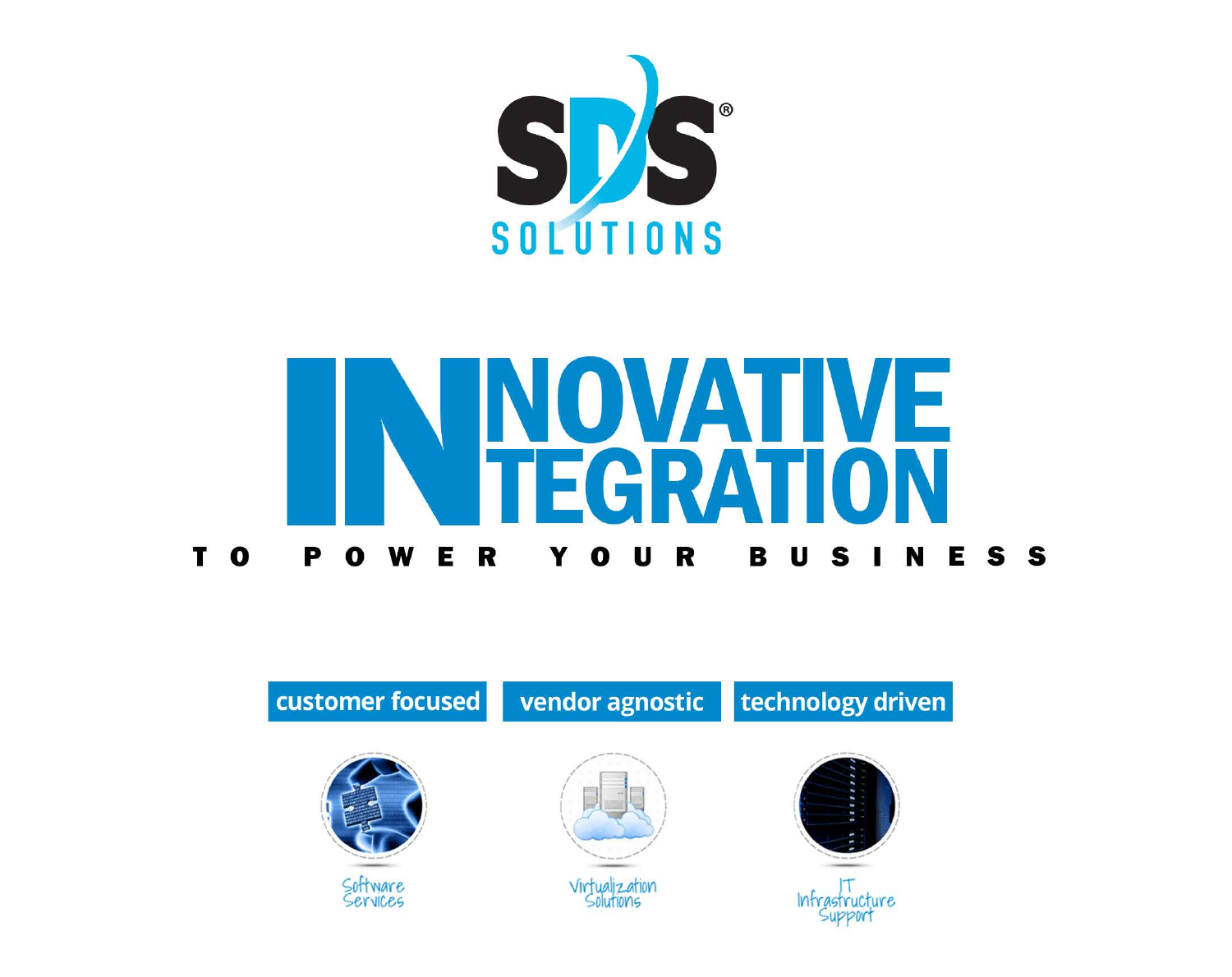SDS Solutions Incorporated was created from a corporate team in 2014 by the initial founders who have a composite experience of 95 years in DISA and other DoD components and 36 years supporting the federal health sector IT infrastructure, particularly the FDA, NIH and HHS.

We have a staff of engineers supporting commercial enterprises, Food and Drug Administration (FDA), Centers for Medicare and Medicaid Services (CMS), and other government agencies. Our corporate expertise spans across virtualization, software development, cloud engineering in AWS and Azure, IT automation with puppet and ansible and data center engineering and operation disciplines (network, server, storage, database and application). We also have experience in enterprise services such as active directory, voice and rich media and the various services offered by the Adobe platform.

- Microsoft Azure, VMware and Adobe
- 
- 
- 
- 
- HPC to support Scientific Computing

- Cloud and Virtualization Solutions
- Software Development
- High Performance Computing **IT Infrastructure Management** Automated Configuration Management and
- 
- Monitoring Solutions

## **PARTNERS**

**GENERAL OVNAMICS lnformat on Technoogy** 

**11 Mei**  $\Xi\lambda$ ,-

SOS Solutions Incorporated is a small business specializing in information technology services for large businesses and government agencies with complex data centers and IT infrastructures.

- Object Oriented Design and Development
- 
- Management Man-Hours
- Web Development
- Mobile Device Development
- Business Operation Requirements
- Rapid Development
- Software Quality Assurance

#### IT Infrastructure Support Services **Virtualization**

#### **SDS Specializes in the Following Products and Services:**

Cloud solutions and virtualization with Amazon Web Services (AWS), - Software Development with .NET, Python, and JavaScript - Container Orchestration with Docker Swarm and Kubernetes - Continuity of Operations (COOP) and Disaster Recovery Solutions Automated Configuration Management with Ansible, Puppet and SaltStack

••• - 14 N  $\mathbb{E}[\mathbb{E}]$ 

 $\sim$ 

### **Core IT Competencies**

- Server Infrastructure Implementation and **Maintenance**
- Storage Infrastructure Implementation and **Maintenance**
- file Sharing Services
- 
- Network (IP And Storage) Infrastructure Implementation and Maintenance
- Datacenter Power and Cooling
- 







- IT Infrastructure Physical to Virtual Consolidation
- Software Defined Datacenter Design Solutions
- Cloud Automation
- Unified Computing
- **High Availability and Disaster Recovery for Virtual Environments**

Design Develop **Implement** nalyze



We provide enterprise engineering, with a focus on High Performance Computing, storage engineering, automated configuration management, software development, public and private cloud implementation, virtualization solutions, software testing, and system administration. SOS is currently active on multiple contracts in the Federal Government.



اندة  $\frac{1}{2}$ 

#### **Software Development**

Custom Software Development to Meet Customer

#### **IT Operations**

- IT Process Improvement  $-$  Itil Certified
- Infrastructure System Maintenance (Computer, Storage, Network)
- **IT Infrastructure Monitoring**
- IT Operation Automation Experts Reduce System Management Man-Hours
- Data Backup and Recovery
- File Management Services
- File Migration Services
- **E** Operation Center Management



- 1

...-i **Q,)**

Operating System Installation and Maintenance









Software Development Life Cycle Management IT Operation Automation Experts - Reduce System